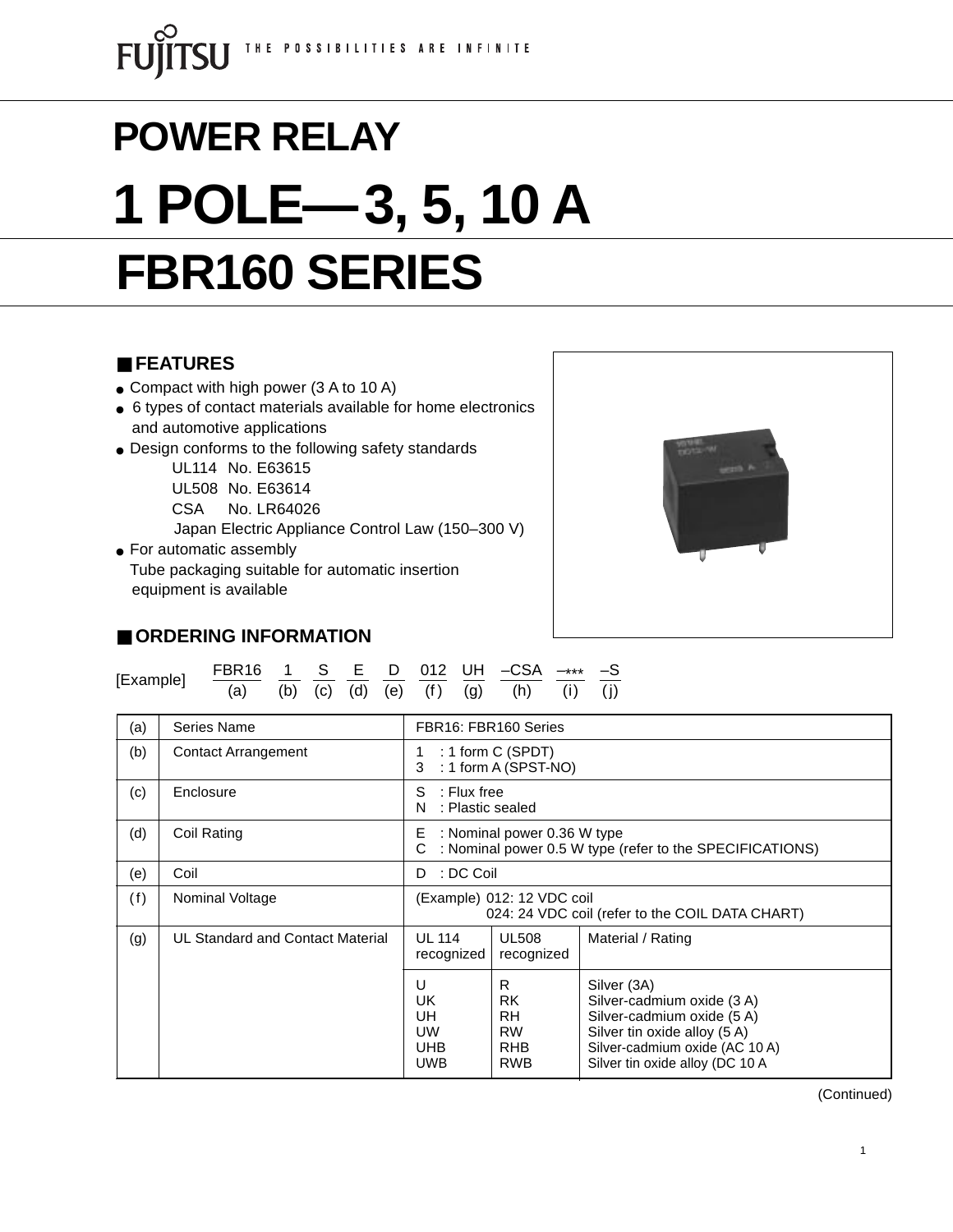| (h) | <b>CSA Standard</b>       | No designation: standard<br>-CSA: CSA recognized (g) specifies UL 114 or UL 508 |
|-----|---------------------------|---------------------------------------------------------------------------------|
| (i) | <b>Custom Designation</b> | Suffix number for custom design                                                 |
| (j  | Package Style             | Nil<br>: Standard tray<br>: Tube carrier<br>-S                                  |

Note: The designation name is stamped on the top of the relay case as follows:

(Example) Designation ordered: FBR161NED012-H

Stamp: 161NED012-H

# ■ **SAFETY STANDARD AND FILE NUMBERS**

UL 114 (File No. E63615)

UL 508 (File No. E63614)

C22.2, No. 14 (File No. LR40304, LR61320 or LR64026)

| <b>Nominal voltage</b> | Type (contact material)                              | <b>Contact rating</b> |                                                  |  |  |  |
|------------------------|------------------------------------------------------|-----------------------|--------------------------------------------------|--|--|--|
|                        | Silver (no designation)<br>Silver-cadmium oxide (-K) | 3 A<br>$1/10$ HP      | 120 VAC/30 VDC resistive<br>120 VAC              |  |  |  |
| 5 to 24 VDC            | Silver-cadmium oxide(-H)                             | 5 A                   | 120 VAC/30 VDC resistive                         |  |  |  |
|                        | Silver tin oxide alloy (-W)                          | $1/6$ HP              | 120 VAC                                          |  |  |  |
|                        | Silver tin oxide alloy (-WB)                         |                       | 10 A (N.O.) 7 A (N.C.) 120 VAC/250 VAC resistive |  |  |  |
|                        | Silver-cadmium oxide (-HB)                           | 10 A<br>$1/8$ HP      | 30 VDC resistive<br>120 VAC/250 VAC              |  |  |  |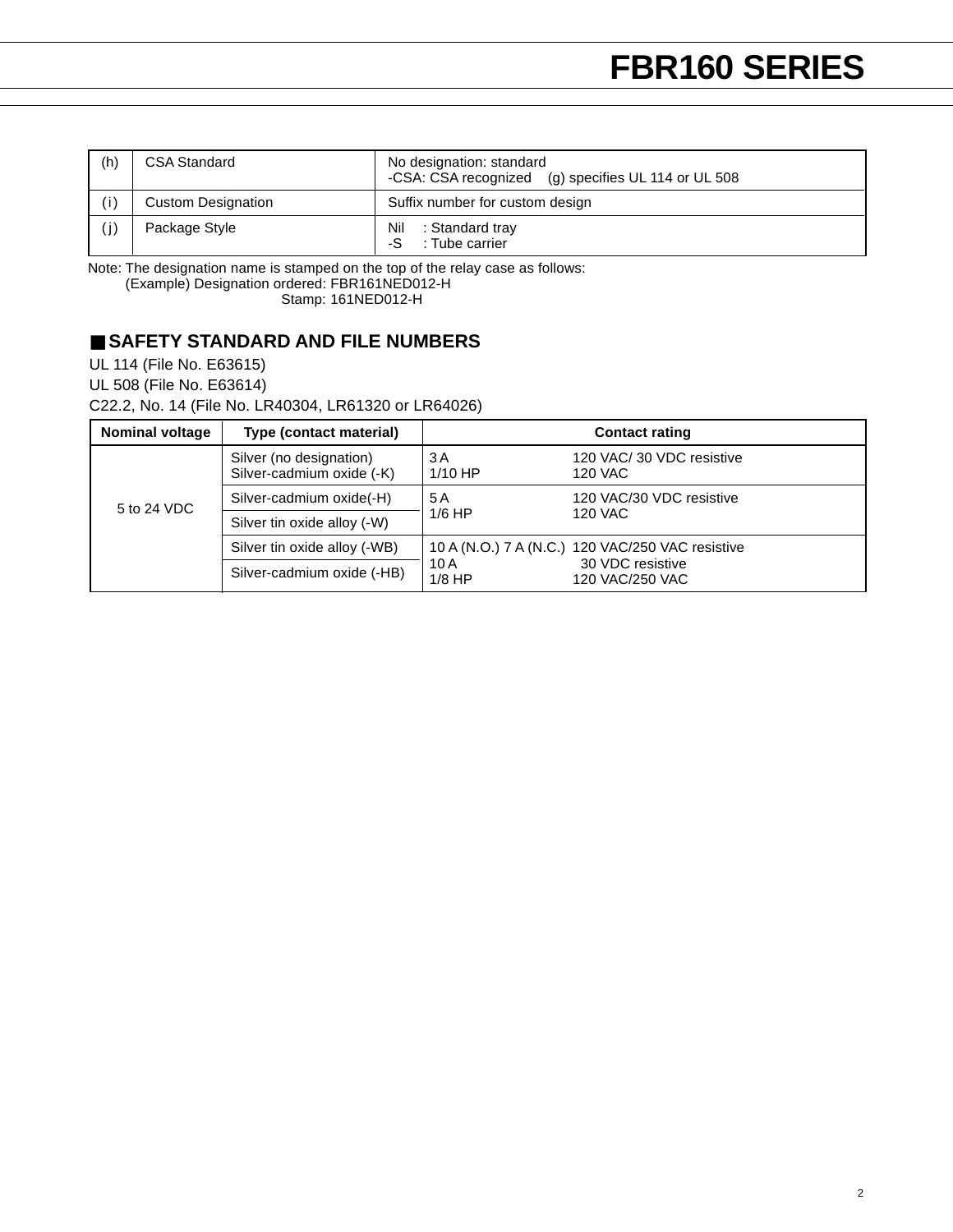#### ■ **SPECIFICATIONS**

| <b>Item</b>       |                                                            |                       |  | -K                                                        | -н                                   | -W                        | $-HB$                                                                              | -WB                                                                    |             |  |  |
|-------------------|------------------------------------------------------------|-----------------------|--|-----------------------------------------------------------|--------------------------------------|---------------------------|------------------------------------------------------------------------------------|------------------------------------------------------------------------|-------------|--|--|
| Contact           | Arrangement and Style                                      |                       |  |                                                           | 1 form C or 1 form A, single contact |                           |                                                                                    |                                                                        |             |  |  |
|                   | Material                                                   |                       |  | Silver                                                    | Silver-cadmium oxide                 |                           |                                                                                    | Silver tin oxide alloy   Silver-cadmium oxide   Silver tin oxide alloy |             |  |  |
|                   | Resistance (initial)                                       |                       |  |                                                           |                                      |                           | Maximum 100 m $\Omega$ (silver contact at 0.5 A 6 VDC/other contacts at 1 A 6 VDC) |                                                                        |             |  |  |
|                   | Ratings (resistive load)                                   |                       |  | 3 A 120 VAC<br>3 A 28 VDC                                 |                                      | 5 A 120 VAC<br>5 A 28 VAC | 5 A 28 VDC                                                                         | 10 A 120 VAC (N.O.)<br>7 A 120 VAC (N.C.)                              | 10 A 28 VDC |  |  |
|                   | <b>Maximum Carrying Current</b>                            |                       |  | 5A                                                        |                                      |                           |                                                                                    | 10A                                                                    | 10A         |  |  |
|                   | Maximum Switching Power                                    |                       |  | 360 VA or 84 W                                            |                                      | 600 VA or 140 W           | 140 W                                                                              | 1,200 VA                                                               | 280 W       |  |  |
|                   | Max. Switching Voltage*1                                   |                       |  | 250 VAC or 125 VDC                                        |                                      |                           |                                                                                    |                                                                        |             |  |  |
|                   | Minimum Switching Load* <sup>2</sup>                       |                       |  | 0.3 W (30 mA 5 V)                                         |                                      |                           | 0.3 W (50 mA 5 V)                                                                  | 0.5 W (100 mA 5 V) 0.5 W (100 mA 5 V)                                  |             |  |  |
| Coil              | Nominal Power                                              |                       |  |                                                           |                                      |                           | Approx. 0.36 W (E coil type)/0.5 W (C coil type) (at 20°C)                         |                                                                        |             |  |  |
|                   | <b>Operating Temperature</b>                               |                       |  | $-30^{\circ}$ C to +80 $^{\circ}$ C (no frost) *3         |                                      |                           |                                                                                    |                                                                        |             |  |  |
|                   | <b>Operate Humidity</b>                                    |                       |  | 45 to 85% RH                                              |                                      |                           |                                                                                    |                                                                        |             |  |  |
| <b>Time Value</b> | Operate (at nominal voltage)                               |                       |  | Maximum 10 msec                                           |                                      |                           |                                                                                    |                                                                        |             |  |  |
|                   | Release (at nominal voltage)                               |                       |  | Maximum 5 msec                                            |                                      |                           |                                                                                    |                                                                        |             |  |  |
| Insulation        | Resistance (initial)                                       |                       |  | Minimum 100 $M\Omega$ (at 500 VDC)                        |                                      |                           |                                                                                    |                                                                        |             |  |  |
|                   | Dielectric   Between coil and contacts                     |                       |  | 1,500 VAC 1 minute                                        |                                      |                           |                                                                                    |                                                                        |             |  |  |
|                   | Strength                                                   | Between open contacts |  | 500 VAC 1 minute                                          |                                      |                           |                                                                                    |                                                                        |             |  |  |
|                   | Surge Strength                                             |                       |  | 3,500 V (at $1.2 \times 50 \,\mu s$ )                     |                                      |                           |                                                                                    |                                                                        |             |  |  |
| Life              | Mechanical                                                 |                       |  | $1 \times 10^{-7}$ operations minimum                     |                                      |                           |                                                                                    |                                                                        |             |  |  |
|                   | DC<br>Electrical (refer to<br>the REFERENCE<br>AC<br>DATA) |                       |  | $1 \times 10^{-5}$ operations minimum (at contact rating) |                                      |                           |                                                                                    |                                                                        |             |  |  |
|                   |                                                            |                       |  | $1 \times 10^{-5}$ operations minimum (at contact rating) |                                      |                           |                                                                                    |                                                                        |             |  |  |
| Other             | <b>Vibration Resistance</b>                                |                       |  | 10 to 55 Hz (double amplitude of 1.5mm)                   |                                      |                           |                                                                                    |                                                                        |             |  |  |
|                   | Shock                                                      | No contact opening    |  | 100 m/s <sup>2</sup> (11 $\pm$ <sup>1</sup> ms)           |                                      |                           |                                                                                    |                                                                        |             |  |  |
|                   | Resistance                                                 | No damage             |  | 1,000 m/m <sup>2</sup> (6 $\pm$ <sup>1</sup> ms)          |                                      |                           |                                                                                    |                                                                        |             |  |  |
|                   | Weight                                                     |                       |  | Approximately 11 g                                        |                                      |                           |                                                                                    |                                                                        |             |  |  |

\*1 If the switching voltage exceeds the rated contact voltage, reduce the current. The current values vary according to the type of load.

 $*$ 2 Values when switching a resistive load at normal room temperature and humidity, and in a clean environment. The minimum switching load varies with the switching frequency and operation environment.

\*3 Based on UL Class A coil insulation system.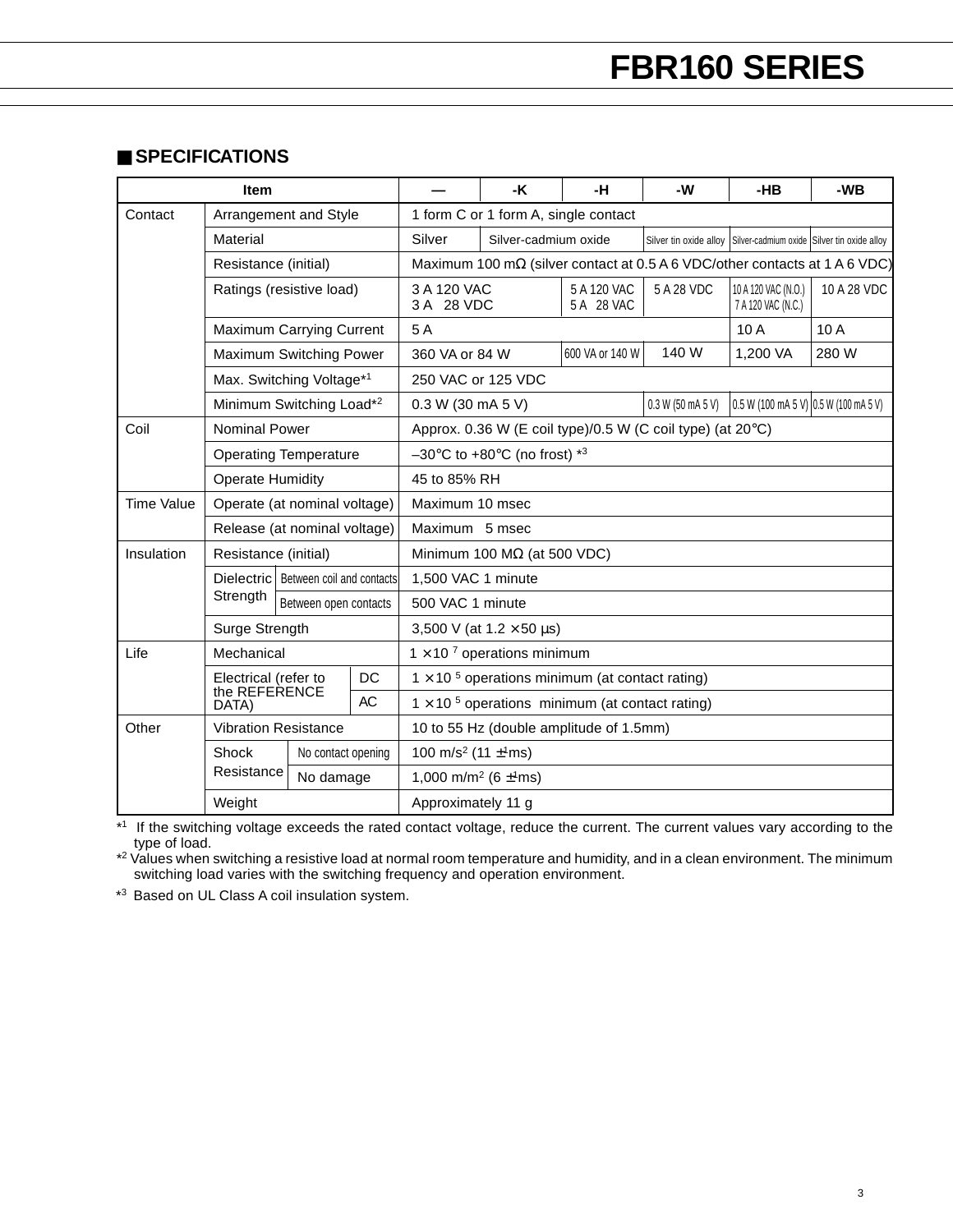# ■ **COIL RATINGS**

1. E (0.36 WATT COIL TYPE)

|                       | <b>MODEL</b>                                                        |                  |                |                           | Coil            | <b>Nominal</b><br>current | Must          | <b>Must</b>   | <b>Maximum</b> |                         | Coil                    |
|-----------------------|---------------------------------------------------------------------|------------------|----------------|---------------------------|-----------------|---------------------------|---------------|---------------|----------------|-------------------------|-------------------------|
|                       | 1 Form C type                                                       |                  | 1 Form A type  | <b>Nominal</b><br>voltage | resistance      | (at nominal)              | operate       | release       | allowable      | <b>Nominal</b><br>power | temperature             |
| <b>Flux free</b>      | <b>Plastic sealed</b>                                               | <b>Flux free</b> | Plastic sealed |                           | (±10%)          | voltage)<br>approx.       | voltage       | voltage       | voltage        |                         | rise                    |
| FBR161SED005          | FBR161NED005 □   FBR163SED005 □   FBR163SED005 □                    |                  |                | 5 VDC                     | $70 \Omega$     | 71 mA                     |               |               |                |                         |                         |
|                       |                                                                     |                  |                | 6 VDC                     | $100 \Omega$    | 60 mA                     | 80% max.      | 10% min.      | 210%           | Approx.                 | Approx.                 |
| $FBR161SED009$ $\Box$ | FBR161NED009 □ FBR163SED009 □ FBR163SED009 □                        |                  |                | 9 VDC                     | 225 $\Omega$    | 40 mA                     | 0f<br>nominal | οf<br>nominal | 0f<br>nominal  | 360 mW<br>(at nominal   | $30$ deg<br>(at nominal |
|                       | I FBR161SED012 □   FBR161NED012 □   FBR163SED012 □   FBR163SED012 □ |                  |                | 12 VDC                    | $400 \Omega$    | 30 mA                     | voltage       | voltage       | voltage        | voltage)                | voltage)                |
| FBR161SED024 L        | FBR161NED024                                                        | FBR163SED024 ∏   | FBR163SED024 F | 24 VDC                    | $1,600\ \Omega$ | 15 mA                     |               |               |                |                         |                         |

Note: All values in the table are measured at 20°C.

### 2. C (0.5 WATT COIL TYPE)

|                                                                   | <b>MODEL</b>                                                      |                  |                       |                           | Coil              | Nominal<br>current  | Must          | Must          | <b>Maximum</b> |                         | Coil                  |
|-------------------------------------------------------------------|-------------------------------------------------------------------|------------------|-----------------------|---------------------------|-------------------|---------------------|---------------|---------------|----------------|-------------------------|-----------------------|
|                                                                   | 1 Form C type                                                     |                  | 1 Form A type         | <b>Nominal</b><br>voltage | resistance        | (at nominal)        | operate       | release       | allowable      | <b>Nominal</b><br>power | temperature           |
| <b>Flux free</b>                                                  | <b>Plastic sealed</b>                                             | <b>Flux free</b> | <b>Plastic sealed</b> |                           | $(\pm 10\%)$      | voltage)<br>approx. | voltage       | voltage       | voltage        |                         | rise                  |
|                                                                   | FBR161SCD005 □ FBR161NCD005 □ FBR163SCD005 □ FBR163SCD005 □       |                  |                       | 5 VDC                     | $50 \Omega$       | 100 mA              |               |               |                |                         |                       |
|                                                                   | FBR161SCD006 □ FBR161NCD006 □ FBR163SCD006 □ FBR163SCD006 □       |                  |                       | 6 VDC                     | $72 \Omega$       | 83 mA               | 75% max.      | 10% min.      | 210%           | Approx.                 | Approx.               |
|                                                                   | IFBR161SCD009 □ FBR161NCD009 □ FBR163SCD009 □ FBR163SCD009 □      |                  |                       | 9 VDC                     | 162 $\Omega$      | 56 mA               | οf<br>nominal | οf<br>nominal | οt<br>nominal  | 500 mW<br>(at nominal   | 35 deg<br>(at nominal |
| FBR161SCD012 □   FBR161NCD012 □   FBR163SCD012 □   FBR163SCD012 □ |                                                                   |                  |                       | 12 VDC                    | 288 $\Omega$      | 42 mA               | voltage       | voltage       | voltage        | voltage)                | voltage)              |
|                                                                   | FBR161SCD024 □   FBR161NCD024 □   FBR163SCD024 □   FBR163SCD024 □ |                  |                       | 24 VDC                    | 1.152 $\, \Omega$ | 21 mA               |               |               |                |                         |                       |
| FBR161SCD048F                                                     | <b>FBR161NCD048 □ FBR163SCD048 □ FBR163SCD048 □</b>               |                  |                       | 48 VDC                    | $4,600 \Omega$    | 10 mA               |               |               |                |                         |                       |

Note: All values in the table are measured at 20°C.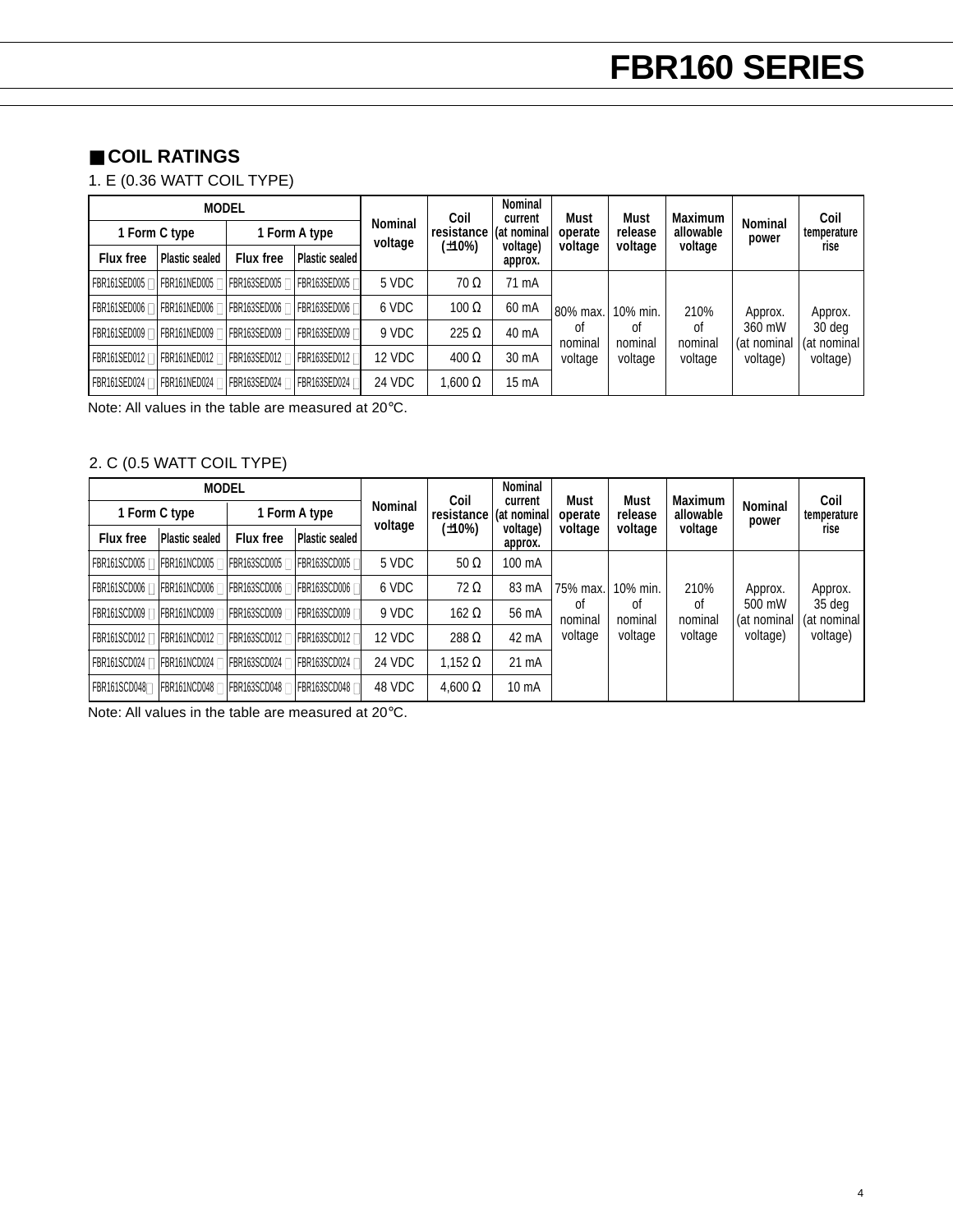# **FBR160 SERIES**